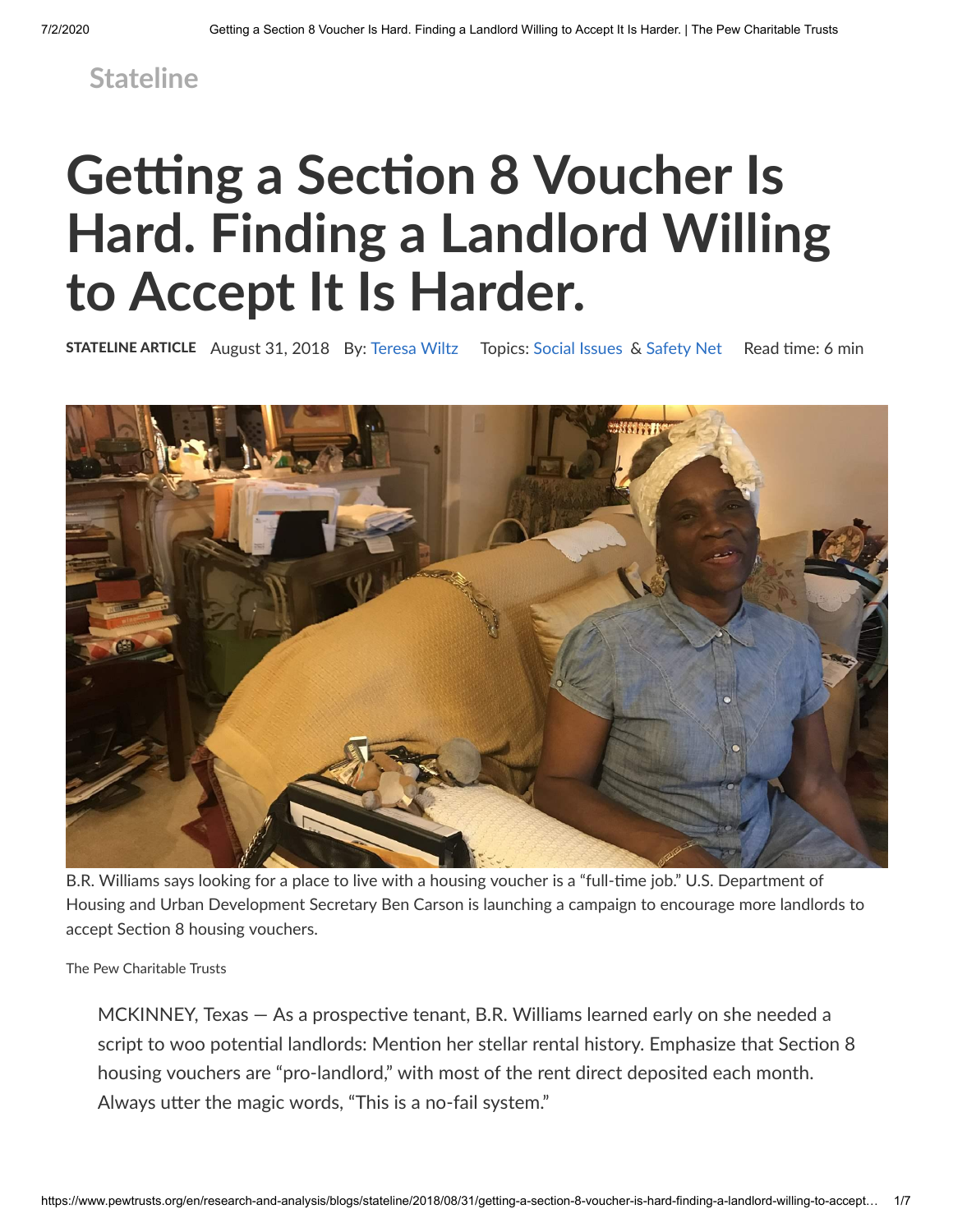7/2/2020 Getting a Section 8 Voucher Is Hard. Finding a Landlord Willing to Accept It Is Harder. | The Pew Charitable Trusts

Sometimes the pitch worked. But even then, Williams often would show up to look at an apartment, only to be told that it was no longer available.

"I guess they couldn't tell I was black over the phone," the 62-year-old said. In her nearly 30 years in the housing voucher program, she's only had one white landlord.

Housing Choice Vouchers, better known as Section 8 vouchers, are supposed to be a ticket out of poverty for the more than 2 million families that use them each year. The vouchers allow low-income renters, such as Williams, to find decent housing in what housing officials call safe, "high-opportunity" neighborhoods they normally wouldn't be able to afford.

At least, that's the intent. Instead, tenants like Williams often find themselves trapped by limited options.

In mid-August, the U.S. Department of Housing and Urban Development announced it will hold a series of landlord forums in selected cities to hear from property owners about how to make the voucher program more attractive to them. The agency expects to make changes to the program based on what it hears.

Williams' experience, familiar to many Section 8 recipients, shows how tough it will be to overcome landlords' resistance.

Landlords routinely [discriminate](https://www.huduser.gov/portal/portal/sites/default/files/pdf/ExecSumm-Landlord-Acceptance-of-Housing-Choice-Vouchers.pdf) against renters with housing vouchers, according to an Urban Institute report published this August  $-$  especially landlords in higher-rent areas with high-quality schools, transportation and jobs.

Though some landlords are attracted by the prospect of rent payments backed up by the federal government, a Johns Hopkins University study released in May found that many are put off by the [bureaucracy](https://www.huduser.gov/portal/sites/default/files/pdf/Urban-Landlords-HCV-Program.pdf) of the Section 8 program. (HUD commissioned both studies.)

"It's really hard to find a unit to rent with a housing voucher," said Martha Galvez, a senior research associate at the Urban Institute and a co-author of its study. "If a family [using housing vouchers] wants to get into a particular neighborhood because it has a good school, they might have to work really hard to do it  $-$  and it might not work out for them."

The stakes are high: Research points to a close connection between the neighborhood children grow up in and their life prospects.

A Harvard University study found that poor children who move to high-opportunity neighborhoods before age 13 are more likely to attend college, earn higher incomes and reside in better [neighborhoods](https://scholar.harvard.edu/hendren/publications/effects-exposure-better-neighborhoods-children-new-evidence-moving-opportunity) as adults. They also are less likely to become single parents.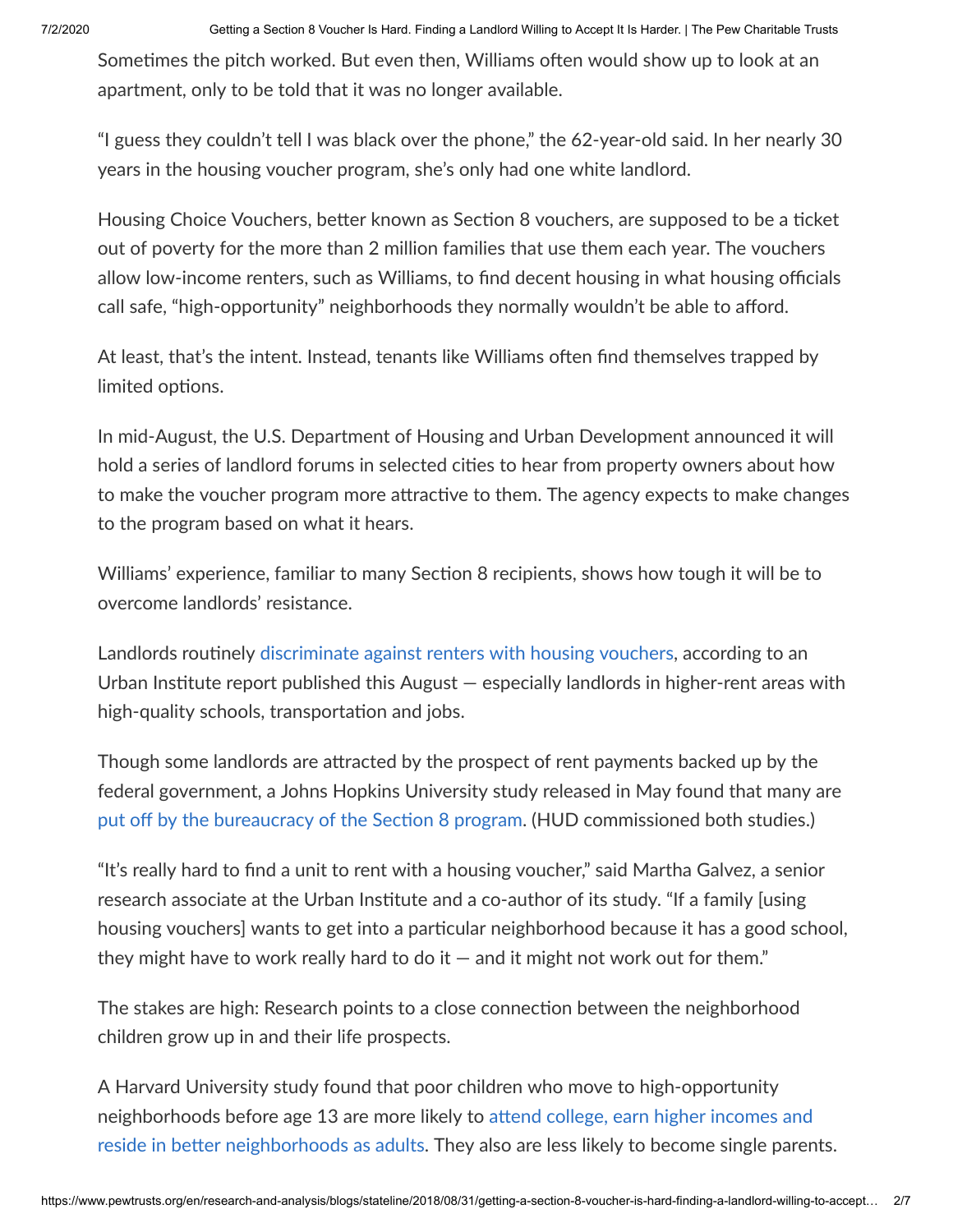## **'Full-Time Job'**

Income limits to participate in the program vary widely from county to county, and different housing authorities can set their own income limits as well. But families have to be very poor to qualify — and in most cases, extremely poor.

For example, in Dallas County, Texas, the average [household](https://www.huduser.gov/portal/datasets/assthsg.html) income for a voucher holder in 2017 was \$14,116.

Families who receive Section 8 vouchers are obligated to pay 30 percent of their income on rent. The federal government covers the difference up to a certain amount, which is based on the Fair Market Rent (FMR) for the area. Voucher holders can choose to live in units with higher rents, but they are responsible for paying any amount above HUD's payment standard.

Often, the vouchers aren't enough to move a family out of high-poverty, racially segregated neighborhoods. Dallas, thanks to a 1990 court desegregation order, is required to provide some low-income families with bigger vouchers, so that they can relocate to highopportunity communities.

Those housing vouchers enabled Williams to raise her seven kids in suburban neighborhoods in good school districts around the Dallas metro area. She could have a house with a yard, and dogs, and her kids could ride their bikes and have sleepovers.

"It proved to be super beneficial," said Williams, a single mother. "We could have somewhat of a normal lifestyle."

Still, she said, the program has its limits.

Whenever Williams had to move, such as the time her landlord died and his family was in a rush to sell the property, she found herself back on the housing market, scrambling to find a decent place for her family to live. She's had to move eight to 10 times.

"I would be so distressed," said Williams, who has worked as a substitute teacher and a home health aide. "It was like a full-time job, morning to night, morning to night. You wouldn't believe how much gas I burned up."

## **Personal Prejudices**

Urban Institute researchers surveyed rental ads in Fort Worth, Texas; Los Angeles; Newark, New Jersey; Philadelphia and Washington, D.C., to determine how hard it was for voucher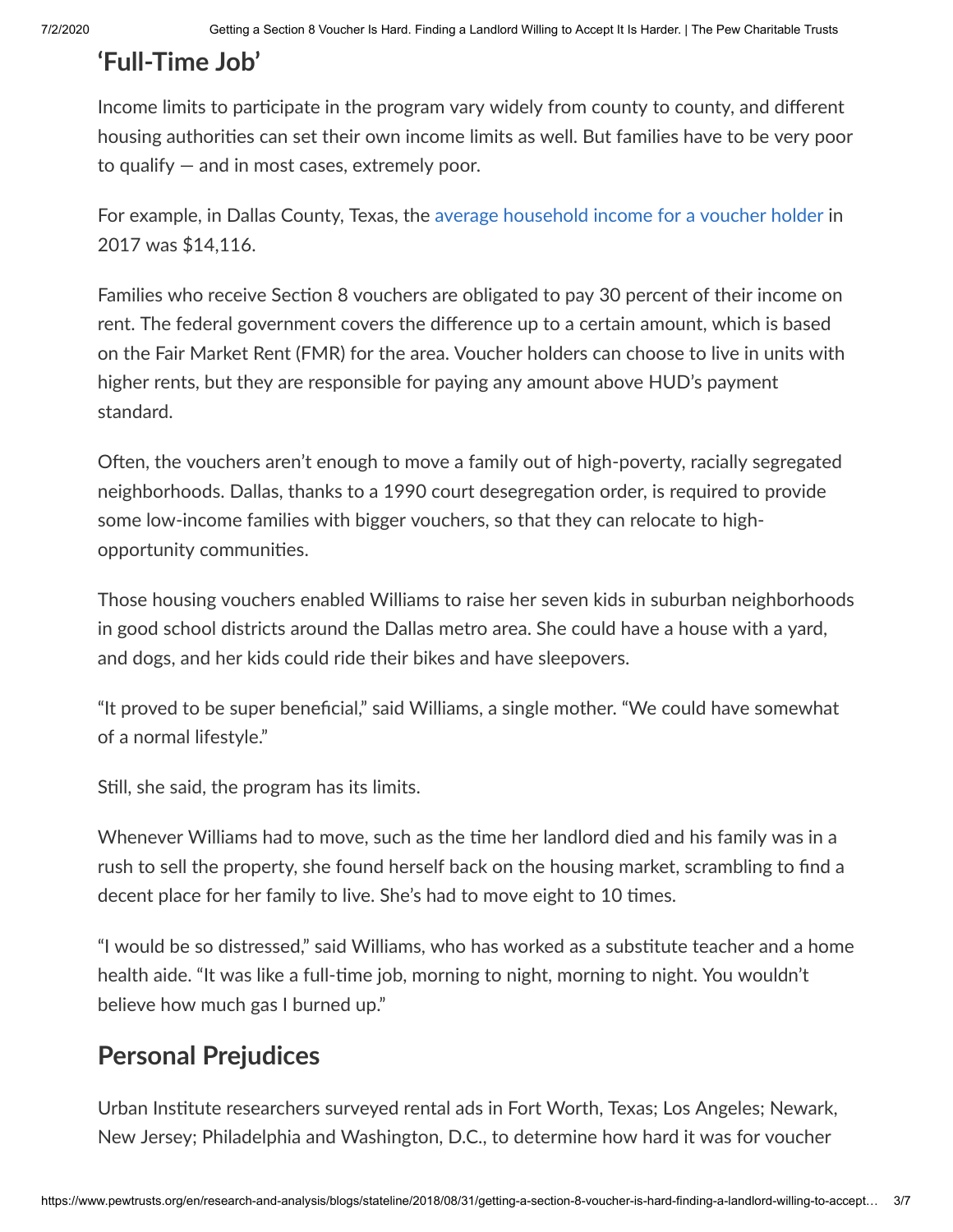7/2/2020 Getting a Section 8 Voucher Is Hard. Finding a Landlord Willing to Accept It Is Harder. | The Pew Charitable Trusts

holders to find apartments. On average, the researchers had to scour through 39 ads before they found one that met HUD's requirements for cost and size.

And then, things got even tougher: Most of the landlords whom researchers called said they didn't take vouchers. Some of those who agreed to show their unit to a voucher holder stood the renter up.

Landlords in Fort Worth, Los Angeles and Philadelphia turned down voucher holders at much higher rates: 78, 76 and 67 percent, respectively. In Washington, D.C., and Newark, New Jersey, which have local laws protecting voucher holders from housing discrimination, denial rates were much lower at 15 and 31 percent, respectively.

The lower rejection rates suggest that housing laws can help make it easier for voucher holders to find a place to live, Galvez said.

Twelve states and numerous cities have laws that make it illegal for landlords to deny housing because a tenant has a housing voucher or is on public [assistance,](https://prrac.org/state-and-local-source-of-income-nondiscrimination-laws_protections/) according to the Poverty and Race Research Action Council, a civil rights and policy organization based in Washington, D.C.

In March, Washington became the latest state to pass a "source of [income](http://lawfilesext.leg.wa.gov/biennium/2017-18/Pdf/Bills/House%20Passed%20Legislature/2578-S2.PL.pdf)" law. It goes into effect in late September.

But such laws aren't what's needed to win over more landlords, said Greg Brown, senior vice president of government affairs for the National Apartment Association, an industry group based out of Alexandria, Virginia.

"Rather than a sweeping mandate that you have to accept Section 8 vouchers, why not look at where the program has struggled and make it extremely easy to use?" Brown asked. "There's no question the program is incredibly important and incredibly valuable in insuring that families have access to affordable housing. But it's also incredibly challenging [for landlords]."

Streamlining paperwork and inspections, Brown said, and creating a landlord mitigation fund to cover damages would go a long way to woo more landlords.

Negative stereotypes about Section 8 voucher holders also are a barrier.

For the Johns Hopkins study, researchers surveyed landlords in Baltimore, Cleveland and Dallas. They found that two-thirds of landlords who had rented to Section 8 tenants had what they described as a negative experience, and had vowed never to rent to voucher holders again.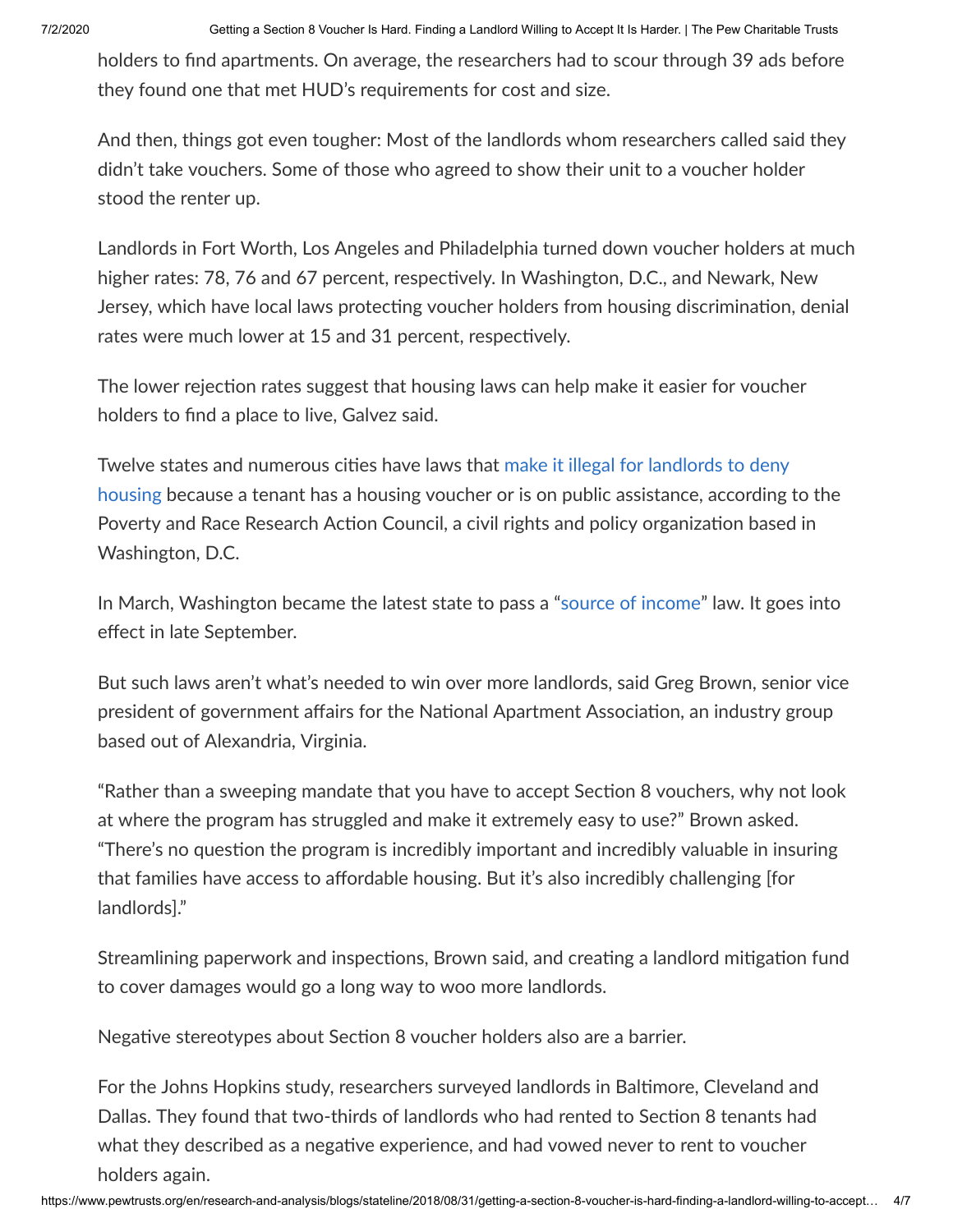But the researchers found it hard to disentangle actual incidents from personal prejudices.

"They don't run their lives like us. They weren't brought up like us," one landlord told them. "I was raised in a decent background; most of them aren't."

Some landlords said they didn't like jumping through bureaucratic hoops, from paperwork to routine housing inspections, to check for health and safety issues, such as lead paint and faulty electricity.

Others mistakenly believed that public housing authorities were bound to take their side in disputes over damages — and were disappointed when they didn't — said Philip Garboden, a professor of affordable housing at the University of Hawaii at Manoa, and one of the study's co-authors.

"A landlord is running a business," said Alexandra Alvarado, marketing director for the American Apartment Owners Association, a membership organization of professional property managers based out of Calabasas, California. "You're trying to reduce your risk. If a group is viewed as risky, they're not going to want to take that risk."

Still, Alvarado said, there's no evidence that voucher holders damage property more frequently than other renters. Assuming a prospective tenant has a clean rental history and solid credit, she said, her organization encourages landlords to "not discriminate on the source" of the rent.

### **Hope in ZIP Codes**

The goal of the Section 8 program is to give low-income families the opportunity to escape high-poverty neighborhoods. Nevertheless, most voucher recipients fail to do so, in large part because the HUD vouchers aren't enough to cover the rents in higher-income neighborhoods.

Historically, HUD determined the value of the vouchers based on the Fair Market Rent across an entire metropolitan area. But several years ago, the agency began experimenting with tying voucher amounts to the rents in each ZIP code.

In 2016, the Obama administration issued new regulations requiring 24 metro areas to use the new formula. (The Dallas metro area also must participate because of a legal settlement.) The Trump administration tried to suspend the rule last year, but a federal judge reinstated it.

Housing advocates hope the change will give voucher holders more options.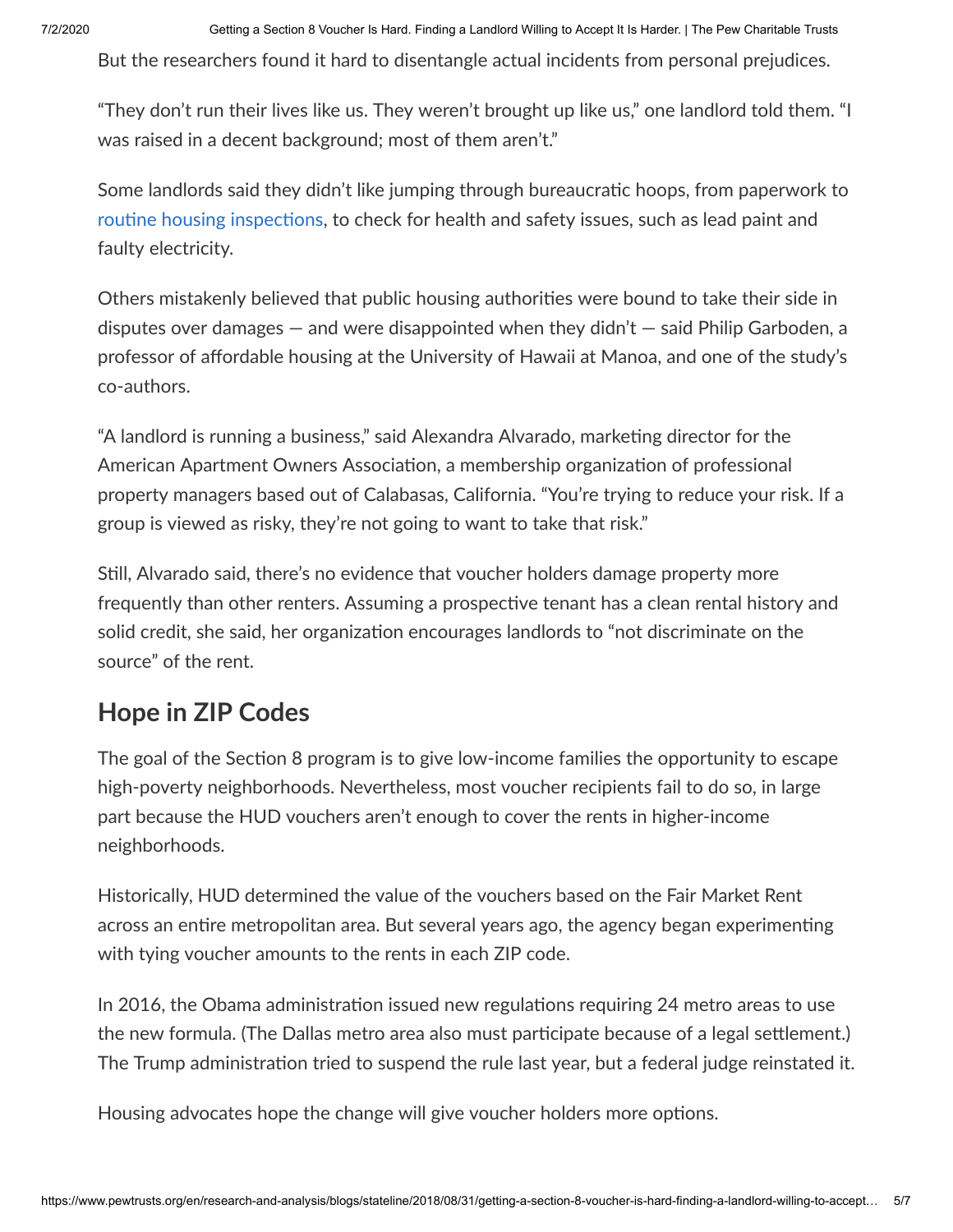7/2/2020 Getting a Section 8 Voucher Is Hard. Finding a Landlord Willing to Accept It Is Harder. | The Pew Charitable Trusts

A report released earlier this year by the Furman Center for Real Estate and Urban Policy at New York University predicted that the number of housing units available to Section 8 recipients in the 24 metro areas would [increase](http://furmancenter.org/files/NYUFurmanCenter_SAFMRbrief_22Jan2018.pdf) by nearly 9 percent, in addition to providing more housing options for poor families outside of high-poverty, low-rent areas.

"This means safer neighborhoods with low poverty and better schools," said Katherine O'Regan, one of the report's co-authors. "That's what you're looking for. It changes the economic mobility and the adult outcomes for low-income kids."

**[T](https://www.pewtrusts.org/en/research-and-analysis/blogs/stateline/2018/08/30/what-were-reading-top-state-stories)op State** [Stories](https://www.pewtrusts.org/en/research-and-analysis/blogs/stateline/2018/08/31/what-were-reading-top-state-stories) **8/30 Top State Stories 8/3[1](https://www.pewtrusts.org/en/research-and-analysis/blogs/stateline/2018/08/31/what-were-reading-top-state-stories)**  $\rightarrow$ 

#### AUTHORS



[Teresa](https://www.pewtrusts.org/en/research-and-analysis/blogs/stateline/about/teresa-wiltz) Wiltz Staff Writer Stateline

#### RELATED

| <b>Topics</b> | Social Issues, Safety Net   |
|---------------|-----------------------------|
| <b>Places</b> | <b>Texas, United States</b> |

#### EXPLORE MORE FROM STATELINE

explore by place

explore by topic